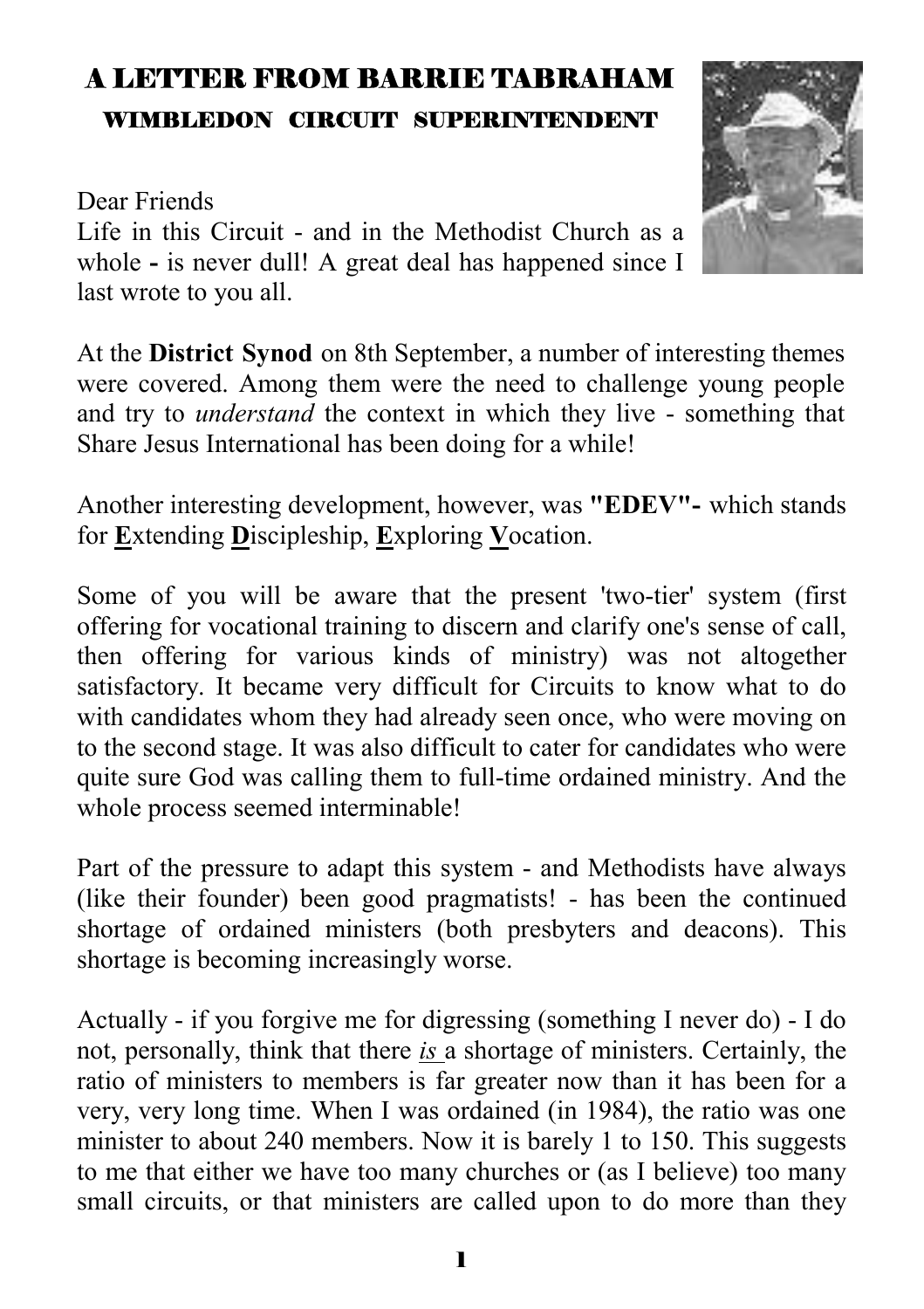used to - something with which my colleagues will undoubtedly agree!

It remains to be seen how **EDEV** will fare. The process of combining discernment (of oneself, one's spiritual growth and vocation) with learning (developing discipleship) is good *in theory,* provided it can combine flexibility with practical outcomes that can be achieved within clear, sensible structures. Too often in the past an idea has been embraced without the practical consequences being fully considered, which brings me back to ...

#### **. . . Local Preaching &** *'Faith* **&** *Worship'* **- again!**

The saga continues. I don't propose to bore you with the details, suffice it say that there seems to be a momentum for change developing, i.e.

- Arthur Miller has received a positive response to his letter to the President of Conference Dr Martyn Atkins
- My approach to the Local Preachers' Studies Board, which I promised to undertake, was greeted with some sympathy, though I felt we were being 'smoothed' again.
- I am proposing to put the system of exemptions to the test shortly, and will let you all know how I get on in due course!
- The London District will be shortly to pilot a new scheme which, I understand, will gradually supplant the *Faith* & *Worship* course.

#### **The September Circuit Meeting**

As many of you will know, a number of important decisions were made:

- ♦ Rev Margaret Adams will become the Superintendent
- ♦ Minister of the Wimbledon Circuit as from 1st September 2008.
- ♦ She will have properly financed lay support in this work, together with her ministry at Stoneleigh and Ruxley.
- ♦ A full-time presbyter will be appointed who will have pastoral oversight of Martin Way and to be the Methodist minister in the ecumenical team at Christ Church with St Philip, Worcester Park.
- ♦ Rev Faith Nyota has been given an 'open' extension to
- $\bullet$  her ministry in the Circuit of three years from 2008.
- ♦ Rev John Nyota will be pursuing his doctoral studies full-time from next September.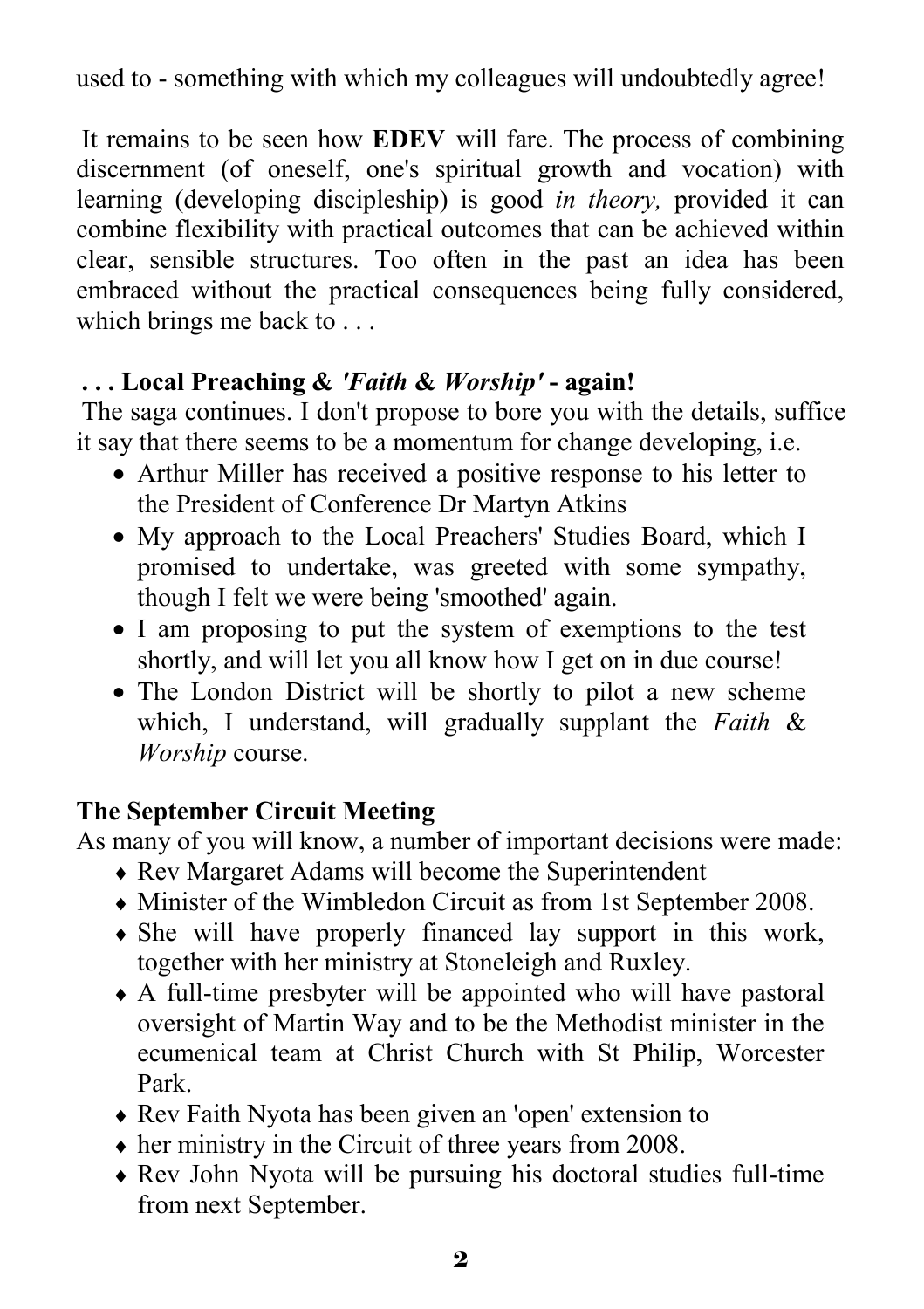All the above decisions were, I am glad to say, made unanimously. We were delighted that Margaret and Faith will be with us until at least 2011, and wish John every blessing in the future.

The net result will be a slight reduction in our ministerial (sorry - I should really say "presbyteral", for we are *all* ministers!) complement, from three and a half to three. However, in the current climate of cutbacks, when we *could* have been in great difficulty, I think our Circuit will be well served in the future. In all this, we owe our Circuit Stewards - David, Tony, Pat and Dawn - a huge debt of gratitude.

#### **People in the news**

- Congratulations to **Andy Frost and Jo Wells** who have become engaged to be married.
- Our deepest sympathy is offered to **Rev John Dakin,** whose younger brother Donald passed away quite suddenly recently.
- We're pleased to welcome another old friend to the Wimbledon Circuit. **Kojo Amoah-Ai'ko** - who is a member at Upper Tooting, now in the Wandle Valley Circuit - will be taking the evening service at Ruxley on 20 January.

#### **Some important dates for your diaries:**

- = Sunday 16th December 8.00 pm at Martin Way the **Sigma**  production of **"Topsy-Turvy Christmas"**
- = Saturday 16th February (early evening) A District celebration event at Westminster Central Hall.
- = Thursday 21st February 7.00 for 7.30 pm **Circuit Meeting** at Worcester Park.
- = Tuesday 26th February 8.00 pm- **Preachers' Meeting** at Raynes Park.
- = Wednesday 6th March 10.30 am Ministerial Session of **Synod**  at Walworth.
- = Saturday 5th April 10.30 am **Spring Synod** at Westminster Central Hall.

Peace be with you all,

*Barrie*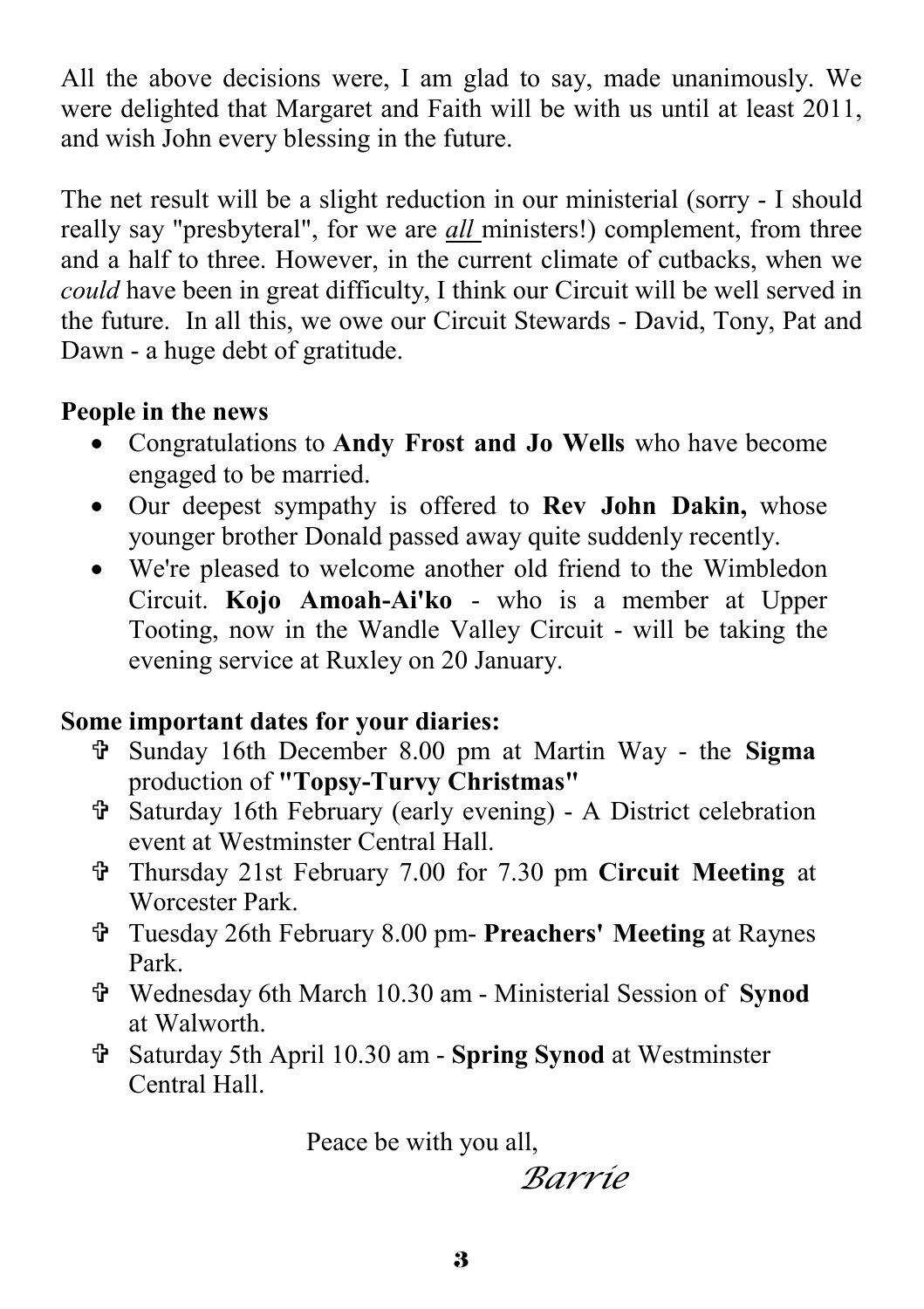### NEWS FROM KENYA 15th November 2007

Habari, Jambo, Cyfarchion, greetings to everyone,

Being the season of the short rains, November so far has been warm and sunny. It is good to be able to walk around in summer clothes during the day, and enjoy the African nights i.e. the sunsets, birds,



insects, the background sounds of the crickets like the whirring of an electric fence. Unlike the city, it is quite safe here in Kijabe. Since this is Africa Inland Mission land, there is no alcohol or smoking allowed on the premises, but you can be sure there is plenty outside the perimeter. The seasons are also different i.e. this week we were eating and enjoying the sukuma-wiki (cabbage family), beans and spinach that we planted in mid October.

The Election date has now been set for  $27<sup>th</sup>$  December so the hype continues. Most of the folks here in Central Province are PNU supporters and would like to see President Kibaki voted in again as he has accomplished a lot of good things for the country in the last five years. Have noted in Magina and surrounding areas that there is a lack of females who attend these political meetings (of which there are many), either because they are working in the fields or worse, think that it does not concern them or they are not interested.

 The schools here will be in the throes of examinations as of next week, so I will have a break from the teaching sessions. That means that I will have more opportunity to visit the various young people, disabled, and women's fellowship groups. I have been meeting the HIV/Aids support group every week and we have had some special times of sharing with them. Some of these people have been shunned by their families because they have come out, and so are left to cope on their own, but they have formed their own ministry in that they support each other very well. Although the ARV drugs are free, there is a lack of counseling for those affected as there is such a high number that attend the hospitals and not enough staff to cope with the demand.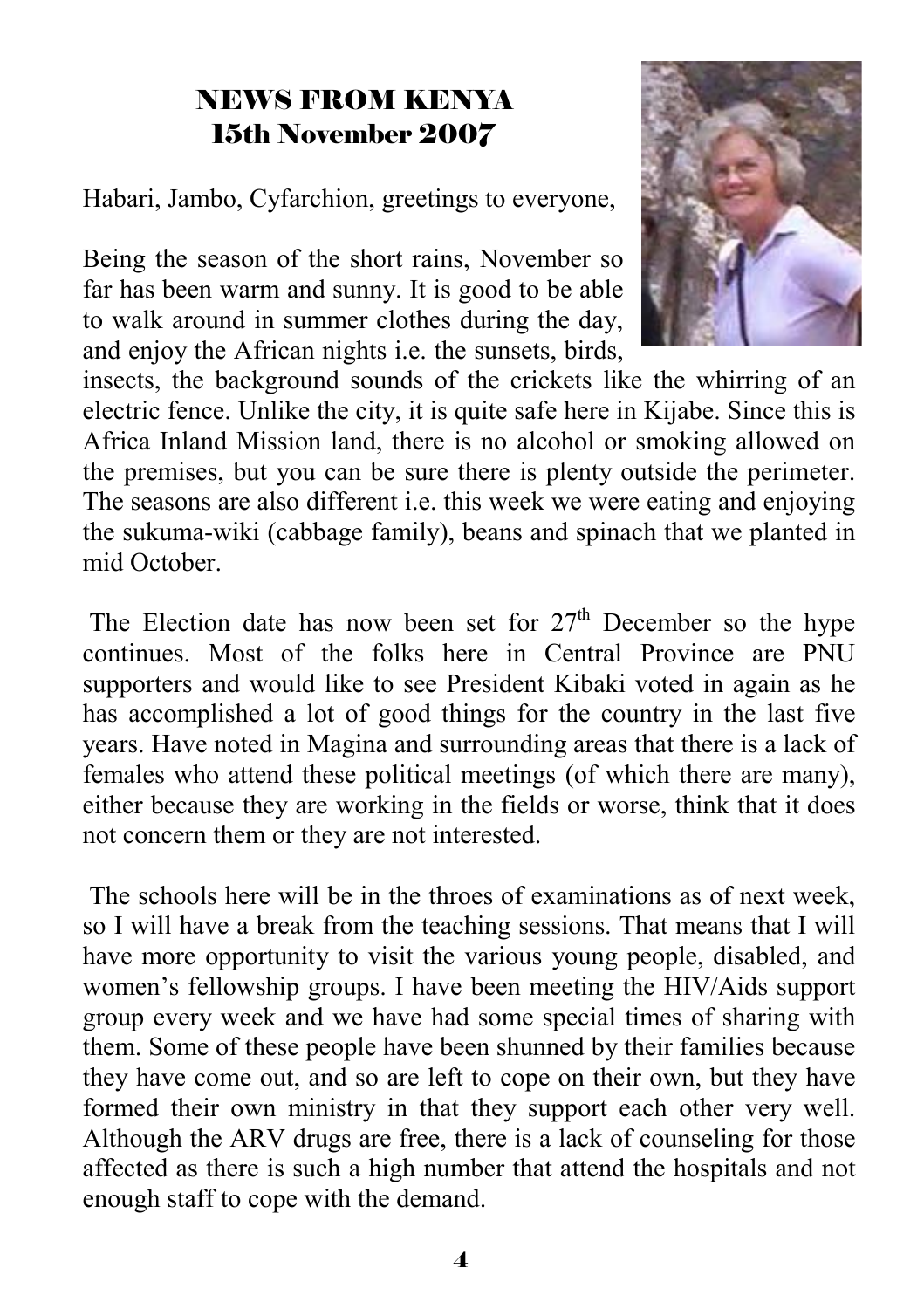I have got to know more of the local people here in Magina through visiting their homes, some of whom are really caught in the poverty trap. Many are without shambas and have to go looking for whatever labour work they can find, earn as little as 100 KSh a day which is not enough to feed a large family and pay for school fees for the children attending Secondary Schools. It is little wonder that some get depressed and see no way out but they are daily giving thanks to God for his provisions and blessings.

One such family of 7 living in a 2-roomed shack has a 14 yr old disabled daughter who, when I visited, the family had not been able to afford her medication that freed her from muscle constriction so they were unable to get her up to her wheelchair and she developed pressure sores as a result. Together with one of the local church's help we were able to purchase food for the family as only the wife of the household was able to work, and also provide the necessary medication. I visited this young person this week and she is now able to manage her wheelchair and her pressure sore with thanks to those who donated (lest I sound like I'm advertising) the Allevyn dressings, is healing.

> Until next month Pob bendith *Gwen Wildman*   $- < 0 > -$

### STAMP COLLECTING



Christmas will be a time when there will be a great increase of mail dropping through your door. Can you please remember to save the stamps as they can be put to great use through a number of Charities, including Bibleland and Hearing Dogs.

Any used stamps, both foreign and British, that you collect can be passed to Bill Cox, Maralyn Loft, or Derek and Mary Heaton.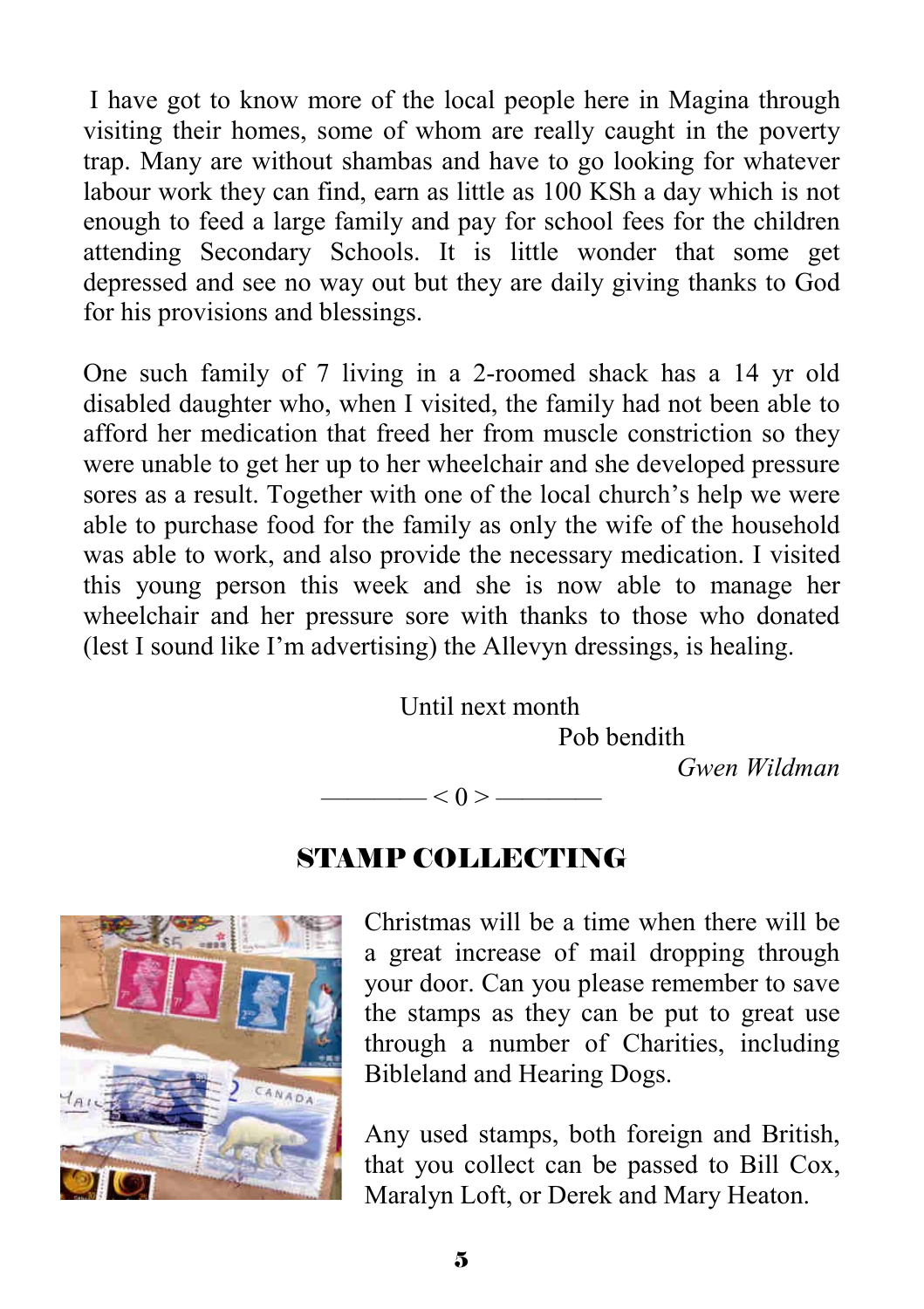## THOUGHT OF THE MONTH - DECEMBER 2007



A good old-fashioned hymn we used to sing with great gusto was 'Stand up, stand up for Jesus'. In recent weeks I've been hoping in vain for a church leader of any denomination to do just that. Why? Well firstly an obscure government body called the Institute for Public Policy Research came up with the statement that Christmas should be down

graded in favour of festival of other religions. This, they claim, would improve race relations.

Then secondly, the head of the Muslim Council of Britain asserted that British society could benefit by adopting aspects of the Islamic culture including adopting stricter attitudes to drinking, sex, marriage, abortion and dress. The only response to either of these suggestions I found was a couple of letters in the correspondence page of a daily newspaper. As far as I know, not even the Archbishop of York, who seems to be the foremost champion of Christianity in Britain today, made any response.

Perhaps it was felt that the statements made were too ridiculous to warrant a response, but they could be the thin end of the wedge. Should our leaders not be calling loudly and clearly for a return to basic Christian values, which are the very foundations of our society? If some new quango proclaims that we should pull down our churches because they might offend someone of another faith passing by, will we comply without a murmur? No wonder congregations are diminishing. We must not allow Christianity to become regarded as an ethnic minority. We must stand up for Jesus and be proud to do so!

*Bill Cox* 



There is a time to keep silence, and a time to speak. *Ecclesiastes 3v7*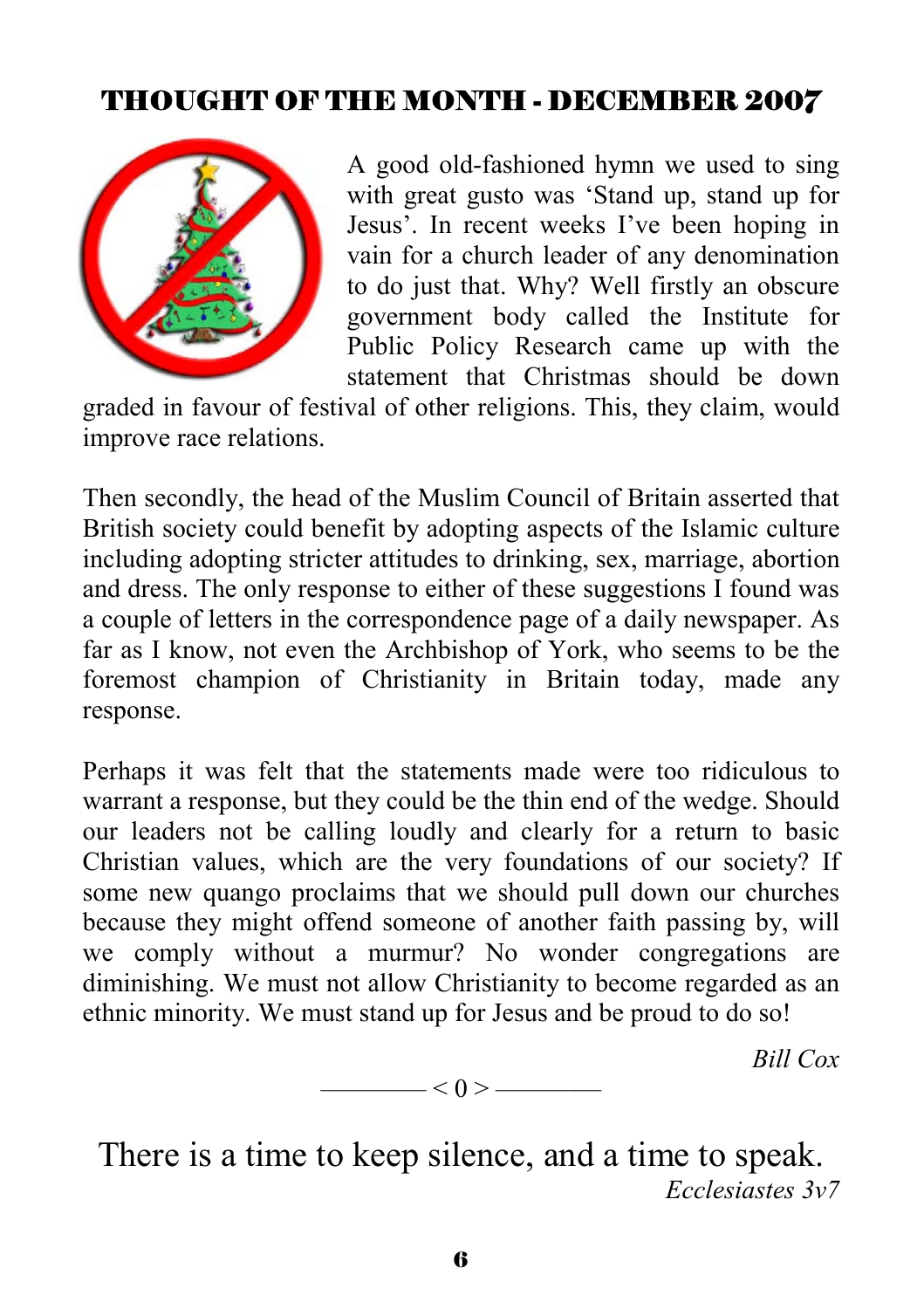## CHRISTMAS POST BOX AND CARDS

As has been our tradition over the years we will again place our Christmas post box in the vestibule from the 2nd December into which you may post cards to friends within our Church family, with a donation in lieu of postage for Methodist Homes for the Aged.

In the past several people have chosen to place just one card in the post box addressed the "The Church Family". These have been displayed on the notice boards in the corridor together with those sent by past church members. We will again be offering this alternative - those of you who have difficulty writing several cards found this a very useful service.



The cards will be available for collection on **Sunday 16th December.** 

 $\leq 0$  >  $\qquad$ 

#### CHURCH BULLETINS

They're Back! Those wonderful Church Bulletins! These sentences actually appeared in church bulletins or were announced in church services:

- The Fasting & Prayer Conference includes meals.
- ♦ The sermon this morning: "Jesus Walks on the water." The sermon tonight: "Searching for Jesus."
- ♦ Ladies, don't forget the rummage sale. It's a chance to get rid of those things not worth keeping around the house. Bring your husbands.

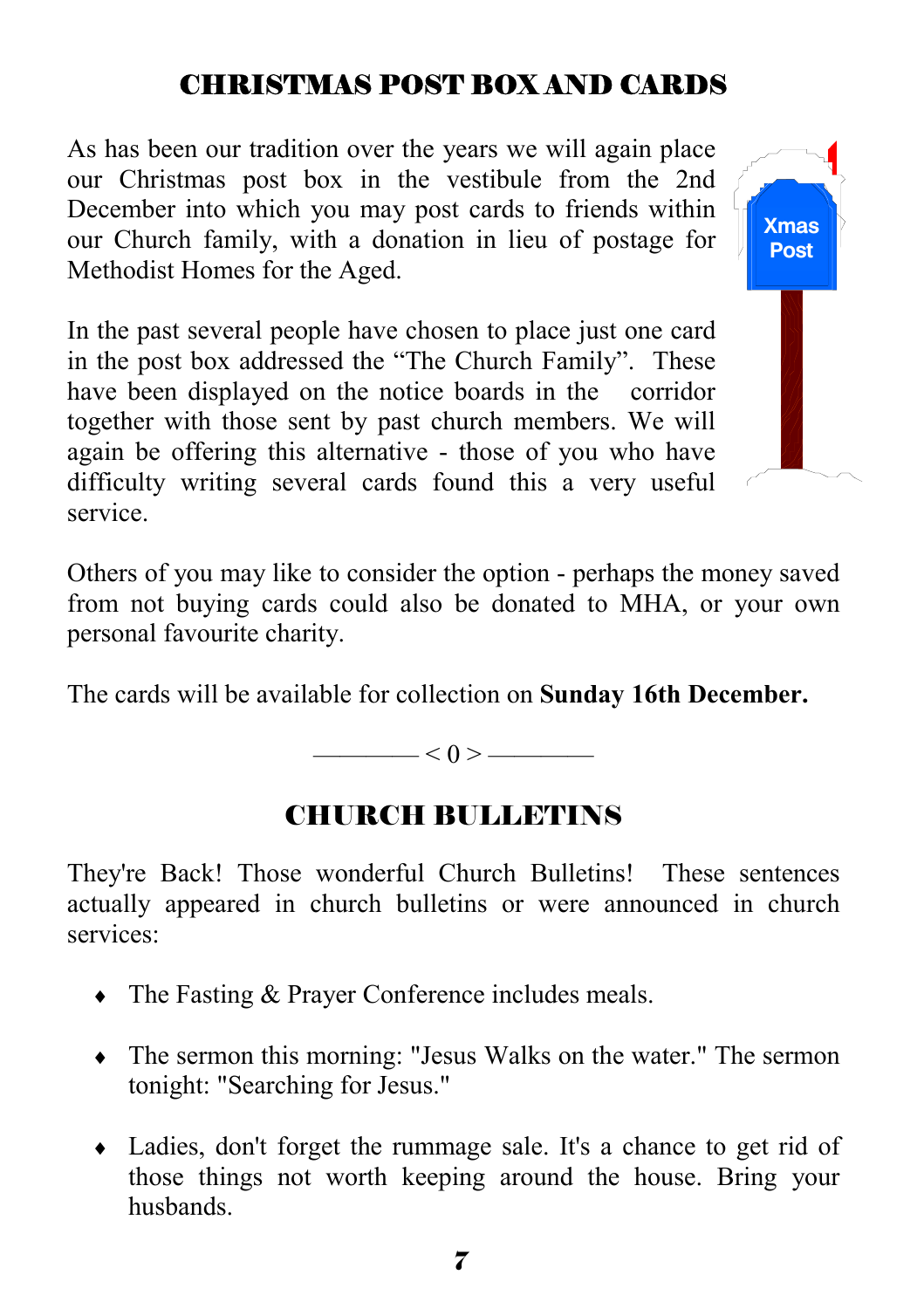- ♦ Weight Watchers will meet at 7 PM at the First Presbyterian Church. Please use large double door at the side entrance.
- ♦ Remember in prayer the many who are sick of our community. Smile at someone who is hard to love. Say "Hell" to someone who doesn't care much about you.
- ♦ Don't let worry kill you off let the Church help.
- ♦ Miss Charlene Mason sang "I will not pass this way again," giving obvious pleasure to the congregation.
- ♦ For those of you who have children and don't know it, we have a nursery downstairs.
- ♦ Next Thursday there will be tryouts for the choir. They need all the help they can get.
- ♦ Irving Benson and Jessie Carter were married on October 24 in the church. So ends a friendship that began in their school days.
- ♦ A bean supper will be held on Tuesday evening in the church hall. Music will follow.
- $\triangle$  At the evening service tonight, the sermon topic will be "What Is Hell?" Come early and listen to our choir practice.
- ♦ Eight new choir robes are currently needed due to the addition of several new members and to the deterioration of some older ones.
- ♦ Scouts are saving aluminium cans, bottles and other items to be recycled. Proceeds will be used to cripple children.
- ♦ Please place your donation in the envelope along with the deceased person you want remembered.
- ♦ The church will host an evening of fine dining, super entertainment and gracious hostility.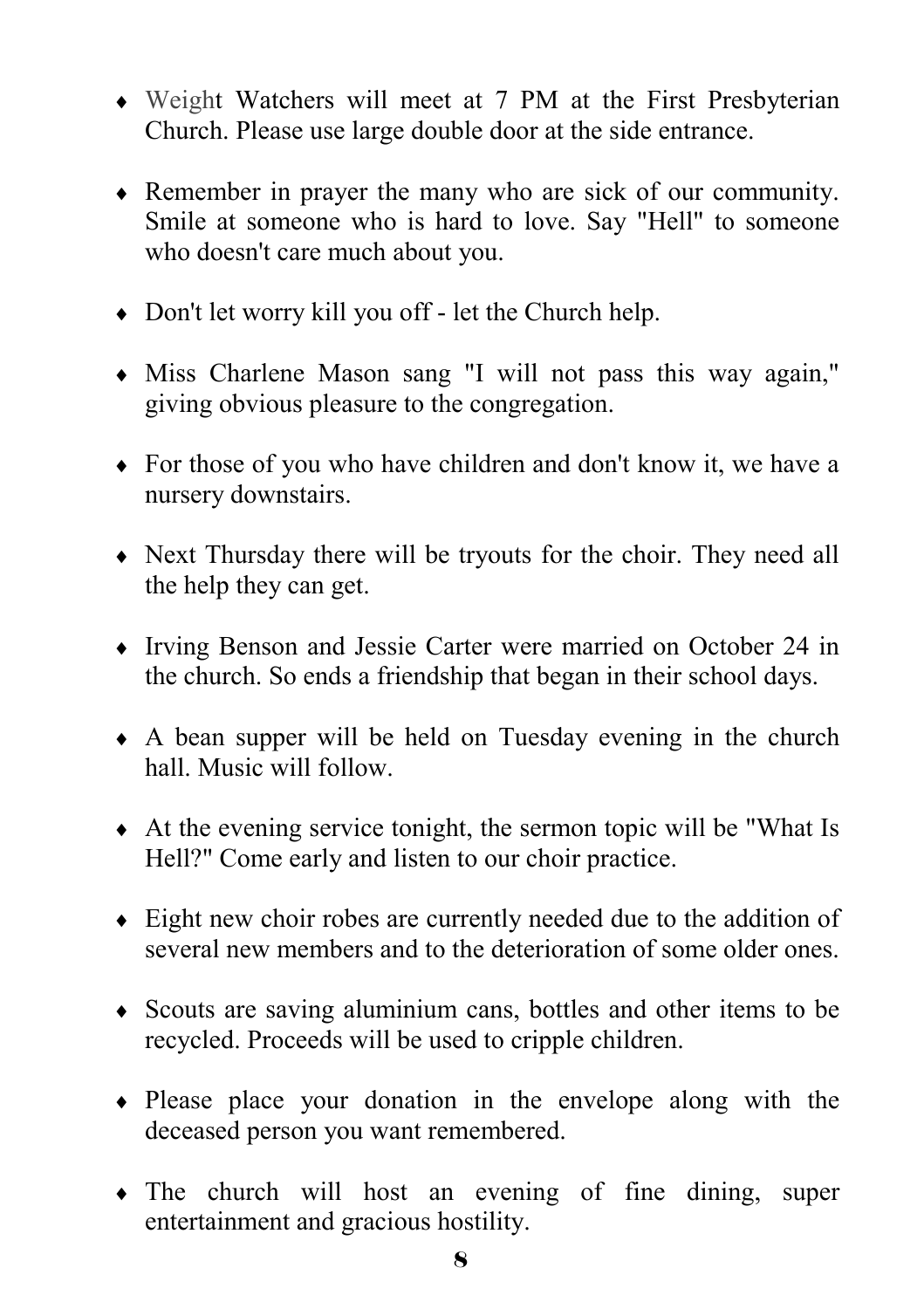

## CONGRATULATIONS

In 1987 the Guide Association formed the Rainbow section for girls aged between 5 and 7 years old. In preparation for their 21st birthday next year, Rainbows nationally were invited to design a birthday outfit for a Rainbow called Olivia.





Emma Marsland and Charlotte Lee

Sheya McAllister

The 1st Merton Park Rainbows are a thriving pack affiliated to the church and some of the girls entered the competition. We are delighted to announce that one of them, Sheya McAllister, won the Divisional competition and Charlotte Lee and Emma Marsland were runners up. Sheya's entry has now been selected to go forward from County to the Regional final. We wish her good luck.

 $\longrightarrow$  < 0 >  $\longrightarrow$ 

*Geraldine Ellis* 



# SAMARITAN'S PURSE OPERATION

The Samaritan's Purse Operation Christmas Child Shoe Box Appeal had 26 shoe boxes delivered to the collection point. Many thanks to all of those who supported this effort.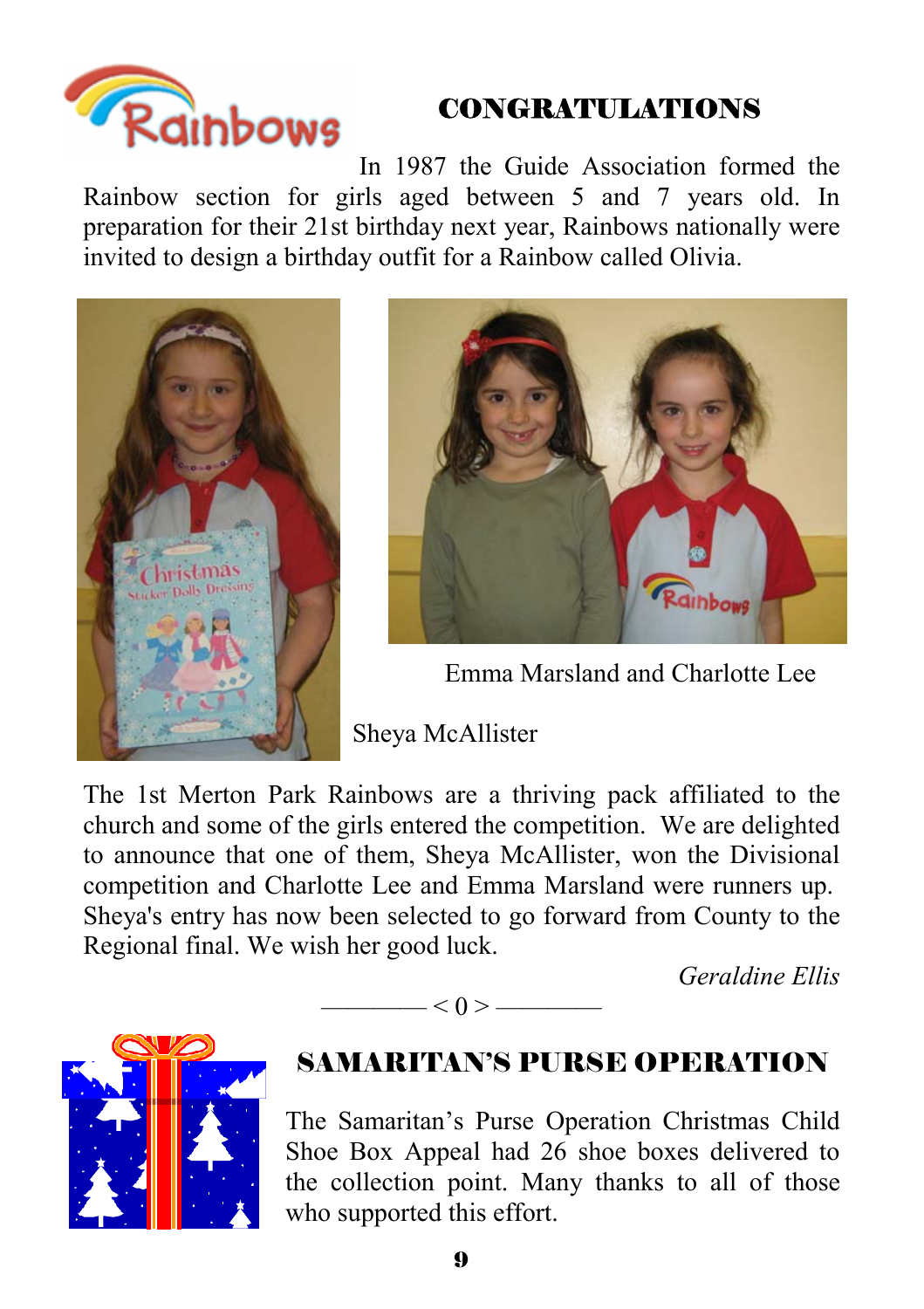## FIGGY PUDDING

In the Christmas carol 'We wish you a Merry Christmas', the second verse has a line 'Now bring us some Figgy Pudding'. This dish is similar to the Christmas Pudding in that it originates from the early days of Christianity. It started life as a porridge that was eaten on Christmas Eve to line the stomach after the day's fasting, gradually



people added spices, dried fruits and honey to make it a special Christmas dish.

Figgy Pudding is also mentioned in Charles Dickens' A Christmas Carol, it was the dessert that Mary Cratchit serves her family with their Christmas meal. In Victorian times Mrs Beaton, England's famous traditional writer of cookery books, published a recipe for Figgy Pudding.

If you are feeling adventurous or just want an alternative to a Christmas Pudding why not try a Figgy Pudding! The below recipe is based on Mrs Beaton's recipe but has been slightly adapted for 21st century tastes and ingredients.

| 125g dried figs, chopped             | 125g flour          |
|--------------------------------------|---------------------|
| 125g apple sauce                     | 200g breadcrumbs    |
| 1 teaspoon baking powder             | $200$ g sugar       |
| 1 teaspoon nutmeg                    | 1 teaspoon cinnamon |
| 1 teaspoon ginger                    | 1 cup orange juice  |
| 1 cup of dried or canned cranberries |                     |

of urieu of canned cranberries

Mix all the ingredients together thoroughly. Place in a closed container in a large pot of boiling water. Steam the pudding for at least two and a half hours, or until it is rather firm.

It can be served with custard or a vanilla or brandy sauce, but can also be eaten plain.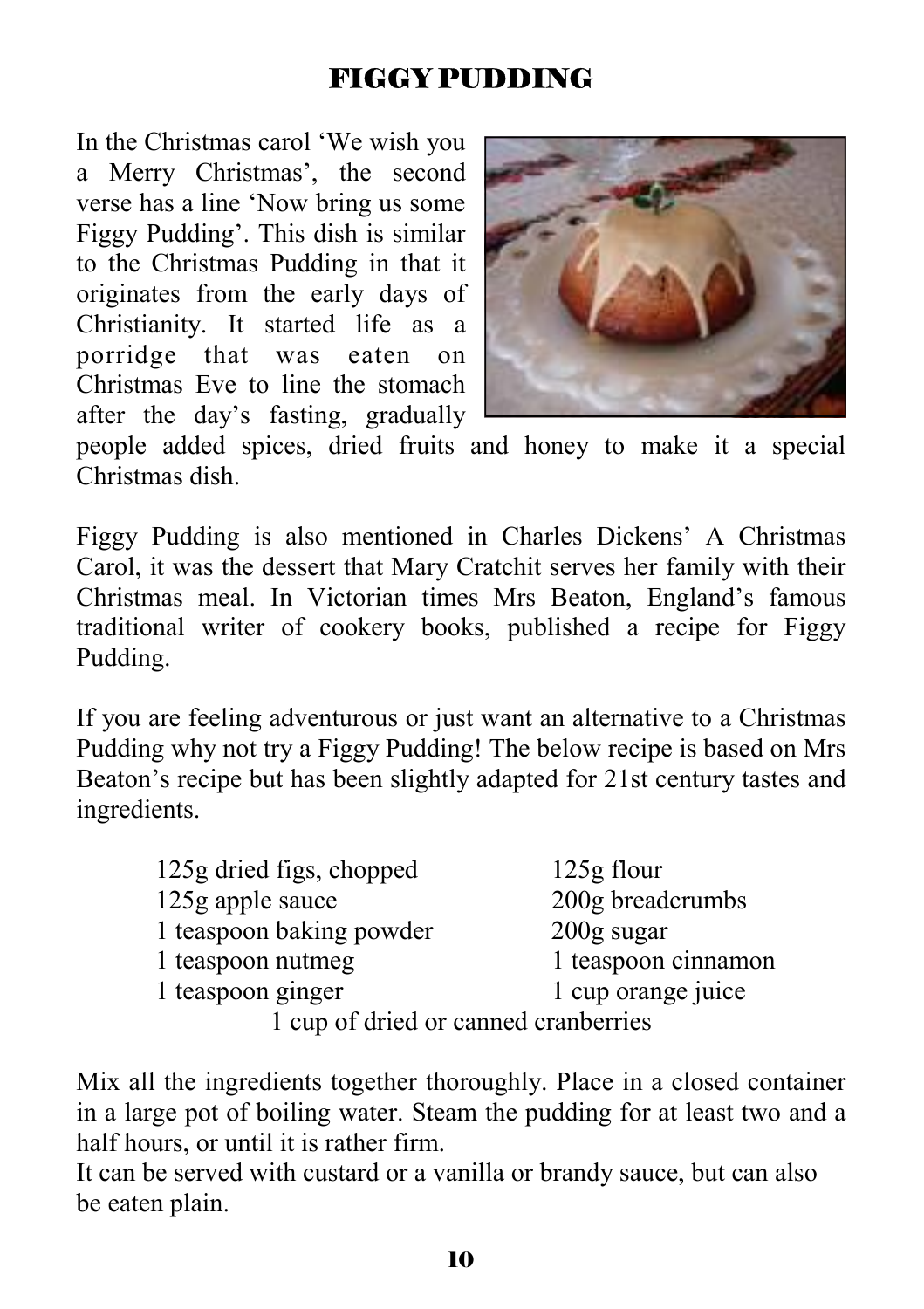#### THE LEGEND OF ROBIN REDBREAST



On that first Christmas, it is said; the night was wrapped in a bitter chill. The small fire in the stable was nearly out, and the Mother Mary worried that her baby would be cold. She turned to the animals about her and asked them for help. 'Could you blow on the embers,' she asked the Ox, 'so the fire might continue to keep my son warm?'

But the Ox lay sound asleep on the stable floor and did not hear her. Next, Mary asked the Donkey to breath life back into the fire, but the sleeping animal did not hear Mary either. Nor did the Horse or the Sheep. She wondered what to do.

Suddenly, Mary heard a fluttering of little wings. Looking up, she saw a plain, brown-coloured little Robin fly into the stall. This Robin had heard Mary calling to the animals and had come to help her himself. He went over to the dying fire and flapped his wings hard. His wings were like little bellows, huffing and puffing air onto the embers, until they glowed bright red again. He continued to fan the fire, singing all the while, until the ashes began to kindle. With his beak, the Robin picked up some fresh, dry sticks and tossed them into the fire. As he did, a flame suddenly burst forth and burned the little bird's breast a bright red. But the Robin simply continued to fan the fire until it crackled brightly and warmed the entire stable.

The baby Jesus slept happily. Mary then thanked and praised the Robin for all he had done. She looked tenderly at this red breast, burned by the flame, and said, 'From now on, let your red breast be a blessed reminder of your noble deed. You will be known throughout the universe as the messenger of the Christ child, the true herald of Christmas. You are destined to travel the world telling the advent of the Savour of mankind, and you will be a part of the message of Christmas until the end of time and will always be known as the Christmas Robin.'

*Henry Livingston Jr, 1748-1828*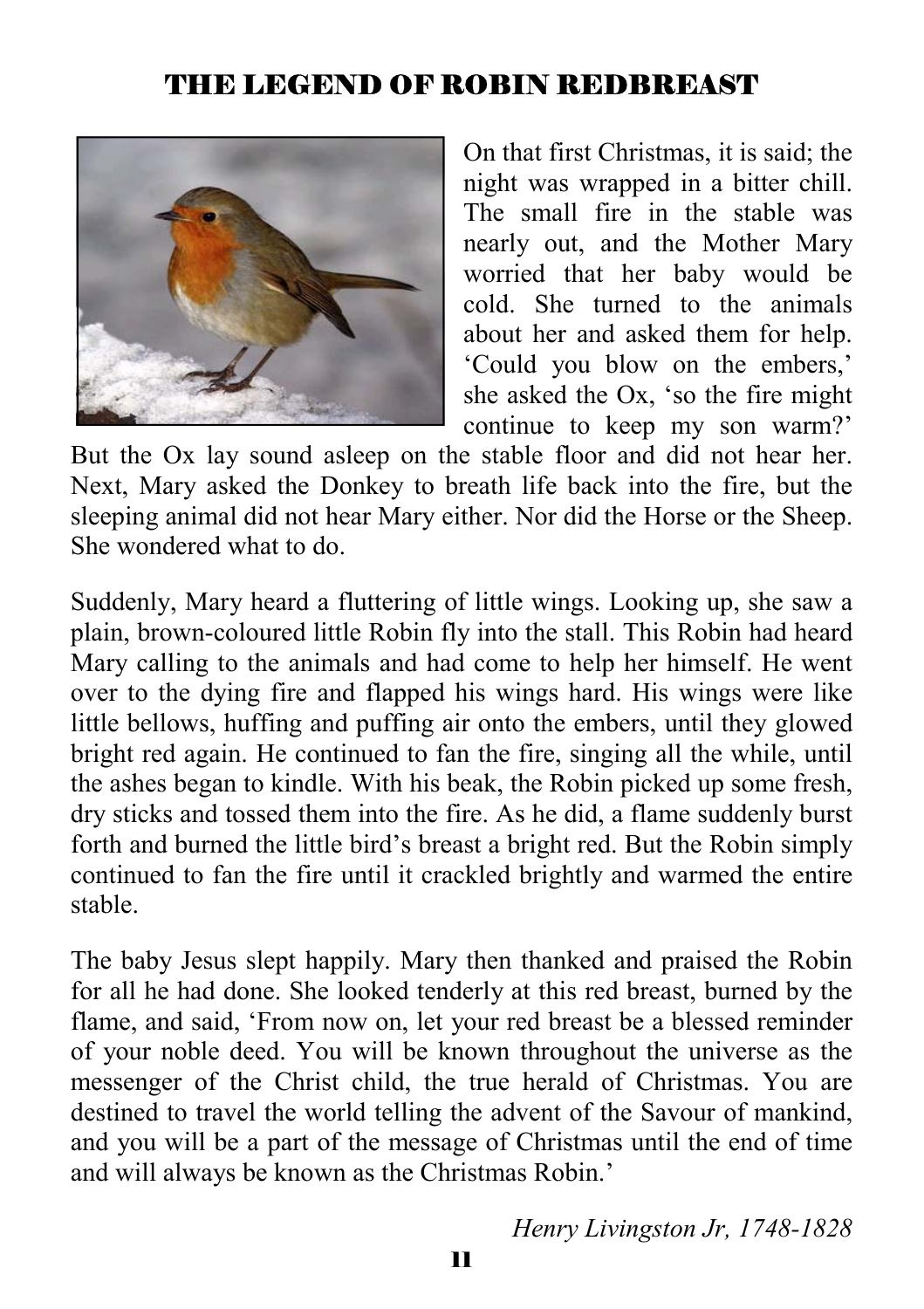### BOOK REVIEW from RE:FRESH BOOKS

**End of the Spear** by *Steve Saint* - (Hardback) £8.99



Fifty years ago the savage massacre of five missionaries in the Jungles of Equador made news headlines all over the world. Their deaths at the hands of the Waodani Indians, inspired hundreds of Christians to commit their lives to mission in the following decades. Meanwhile, within months, the sister of one of the missionaries went to live amongst the Waodani and teach them about 'God's carvings' and how to 'walk His trail'.

In 1994 Rachel Saint died and Steve Saint, returned to Equador for his aunt's funeral. While there he learnt for the first time the background to the massacre, from one of his father's killers. The Waodani asked him to return to Equador and help them deal with the challenges presented by modern "civilisation". This is the story of how Steve Saint returned with his family to live in primitive conditions to help the Waodani develop basic health care, whilst retaining their independence and much of their traditional lifestyle. But the experienced also changed Steve Saint and the direction of his life.

#### **War and Grace** by *Don Stephens* £8.95

Short biographies of 13 Christian men and women who played a part in one or both of the World Wars. Some were Christians at the time, some became Christians during the war and some afterwards. They include Mitsuo Fuchida, the Japanese pilot who led the attack on Pearl Harbour, Charles Fraser-Smith, the inventor who inspired Ian Flemming's Bond character 'Q' and Lt-Gen Sir William Dobbie who was instructed to 'Defend Malta at all costs.' Each biography includes information



on sources of further information and there are notes and an index at the end.

*These books are available from Re:fresh Books & Christian Resources, 23 The Broadway, Tolworth, Surbiton KT6 7DJ*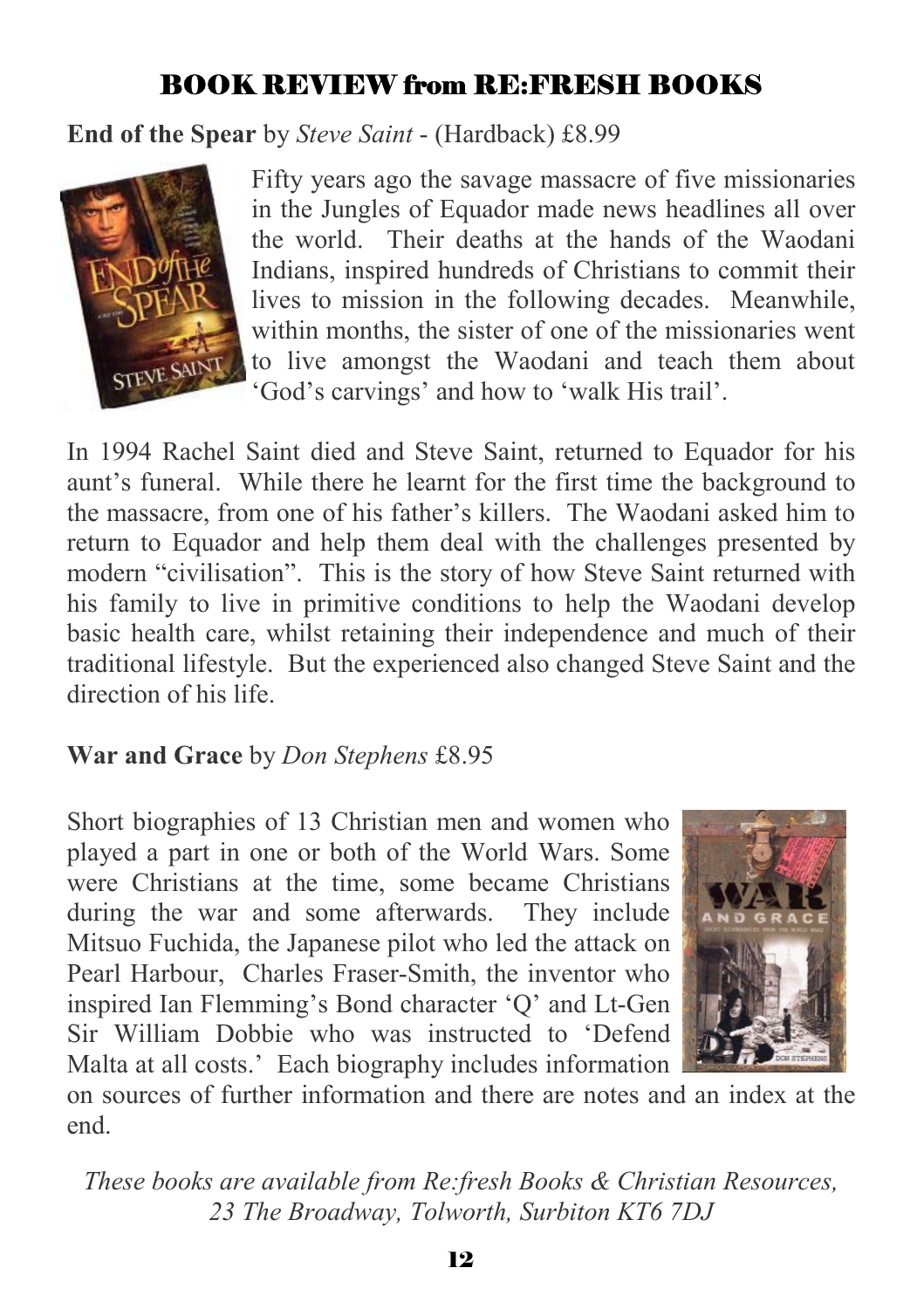### BIBLELANDS



BibleLands is an independent UK based Christian charity serving the needs of the poor, vulnerable and disadvantaged in the Middle East, regardless of their faith or nationality. They work in partnership with local Christians, as inspired by Scripture.

Some members of Martin Way Church have been very active working and helping Biblelands and the charity wishes to thank all those who have supported them over the past year. This includes those who have purchased from their Easter and Christmas catalogues, collected stamps (see the earlier article in this Newsletter) or donated money to them.

A very big "thank-you" goes to Bill Cox for encouraging the Men's Supper Club members to put money aside each month for the past year. This was done in the hope of purchasing an Egyptian House for the poor in conjunction with "Habitat for Humanity Egypt" with a target figure of £1,073. By their generosity the Club achieved this figure in half the time! Richard James, the Regional Office Representative, attended the Clubs November meeting where he was presented with their cheque. His official 'Thank-you' poster is pinned up on the notice board along with his own personal letter of thanks.

Bill had decided that should any money collected be greater than the cost of the house, it would be donated to the Rifiki Trust. So the Trust have now benefited by £510, so well, well done to everyone concerned, but especially to Bill for conceiving the original idea.

Finally Biblelands are looking for anyone who can help manning their stand at Spring Harvest between 5th - 20th April 2008. This is the first time Biblelands will be exhibiting there so perhaps you could take a turn on the stall even for some of the time. In addition they are looking for people to help in a like manner at Greenbelt between 22nd-25th August and also at New Wine, at Shepton Mallet, Somerset between 26th July-1st August (week one) or 3rd-9th August (week two). Please give this subject your prayerful thought.

*Mary Heaton*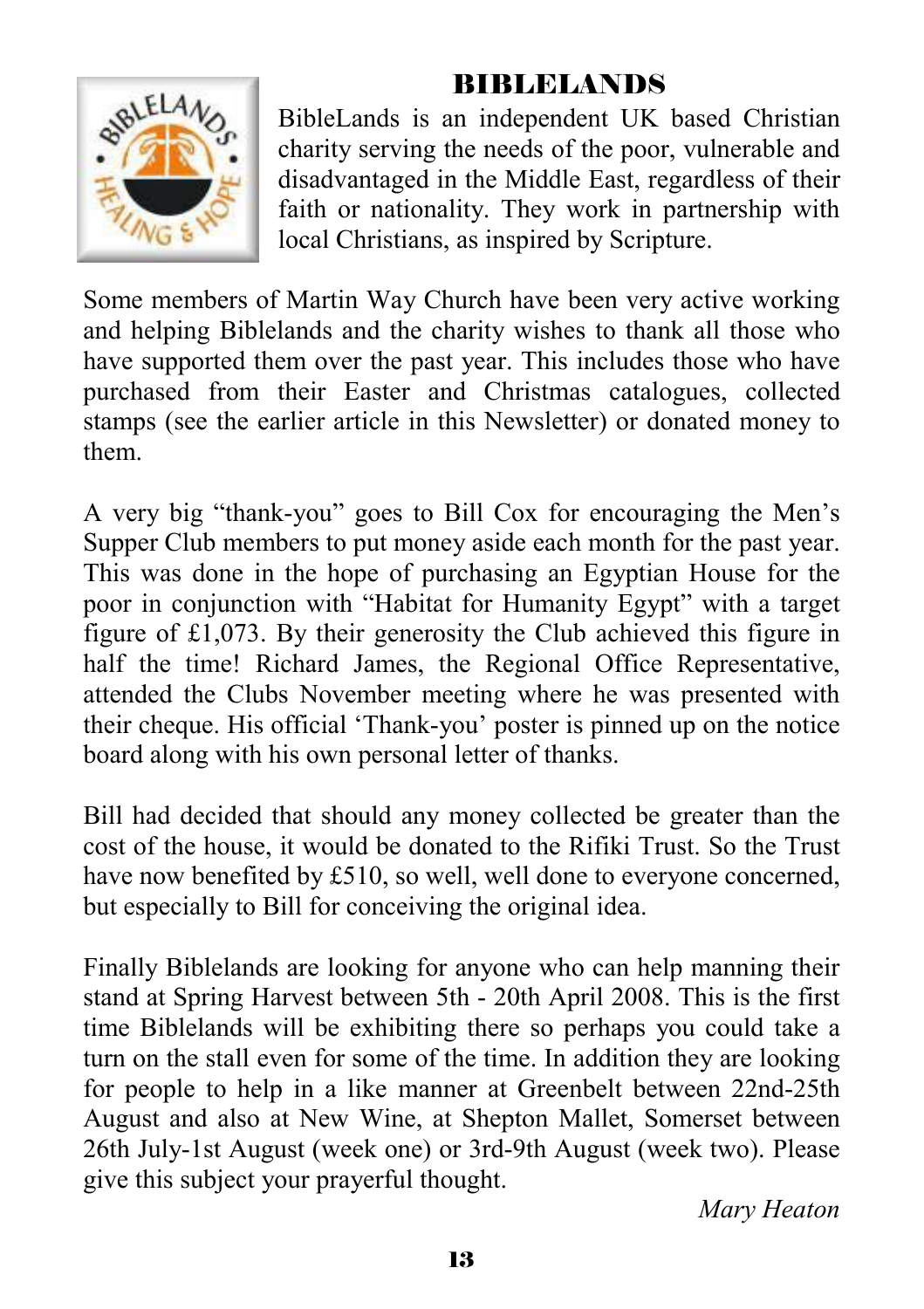### WOMAN'S WORLD DAY OF PRAYER



The symbol of the Women's World Day of Prayer was designed by an Irish nun in 1982 and adapted as the international logo.

The design comprises arrows converging from the four points of the compass, four figures kneeling in prayer, the Celtic cross and a circle representing the

world and our unity through all our diversity.

In 2008 the Woman's World Day of Prayer is on the 7th March. This year's theme is "God's Wisdom Provides New Understanding" which has been prepared by the Christian Women of Guyana.

Services will be held at 10.30am in Trinity United Reform Church, Mansell Road, Wimbledon and at 8.00pm in Wimbledon Methodist Church, Griffiths Road, Wimbledon. Please put the dates and service times in your diary now as you will be most welcome to either or both services. A third Service will be held at Alexander House at 3.00pm. Members of our congregation will be taking part at each service.

If you want to find out more about the Woman's World Day of Prayer there is website at www.wwdp-natcomm.org which is well worth a visit. *Mary Heaton* 

> $< 0 >$  —— *Life is not all roses Nor is it all gloom, So, as we travel We can always make room To pass on a kindness, Gentle word, or a thought, Milestones, for other travellers, Joys that cannot be bought*

> > 14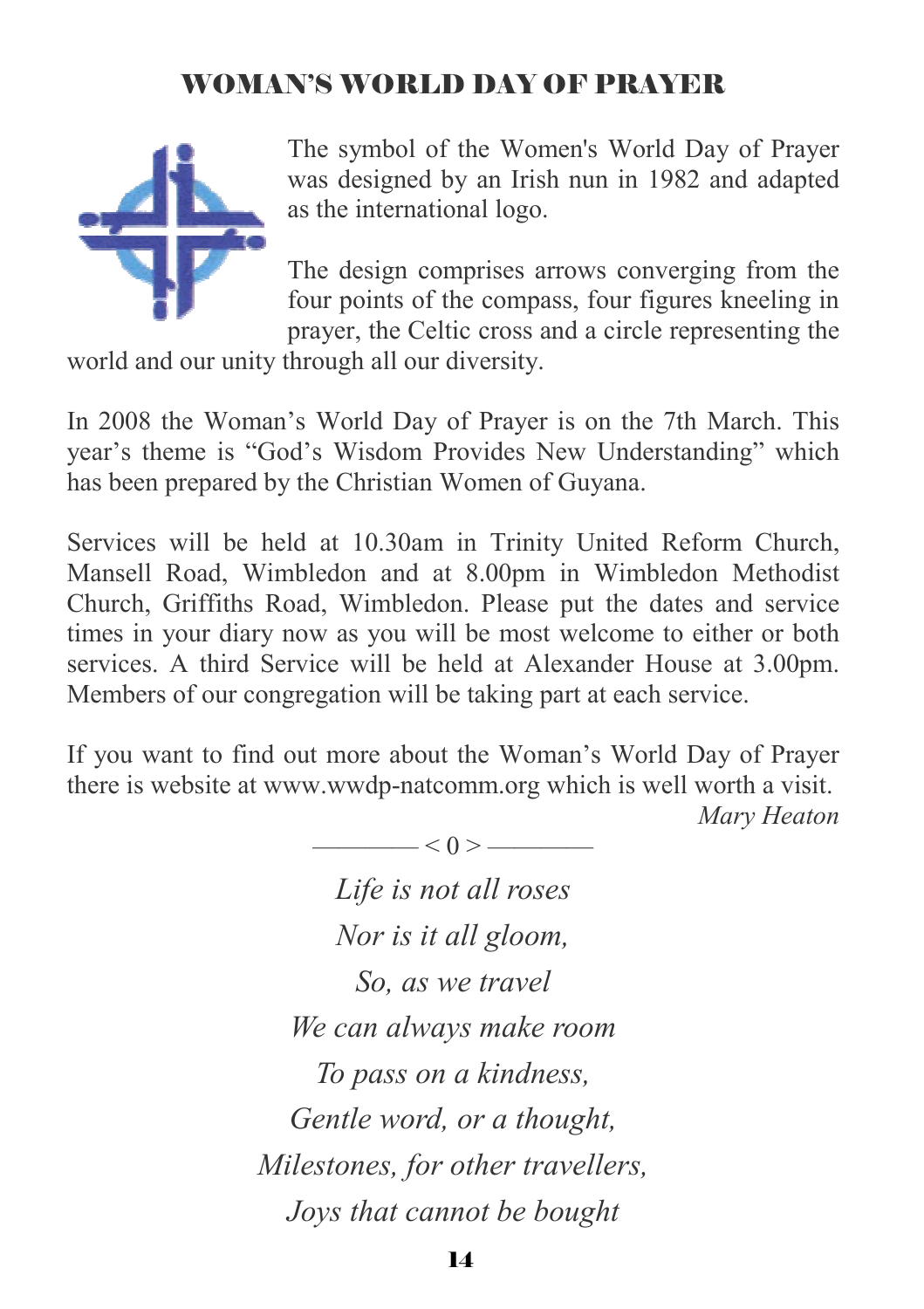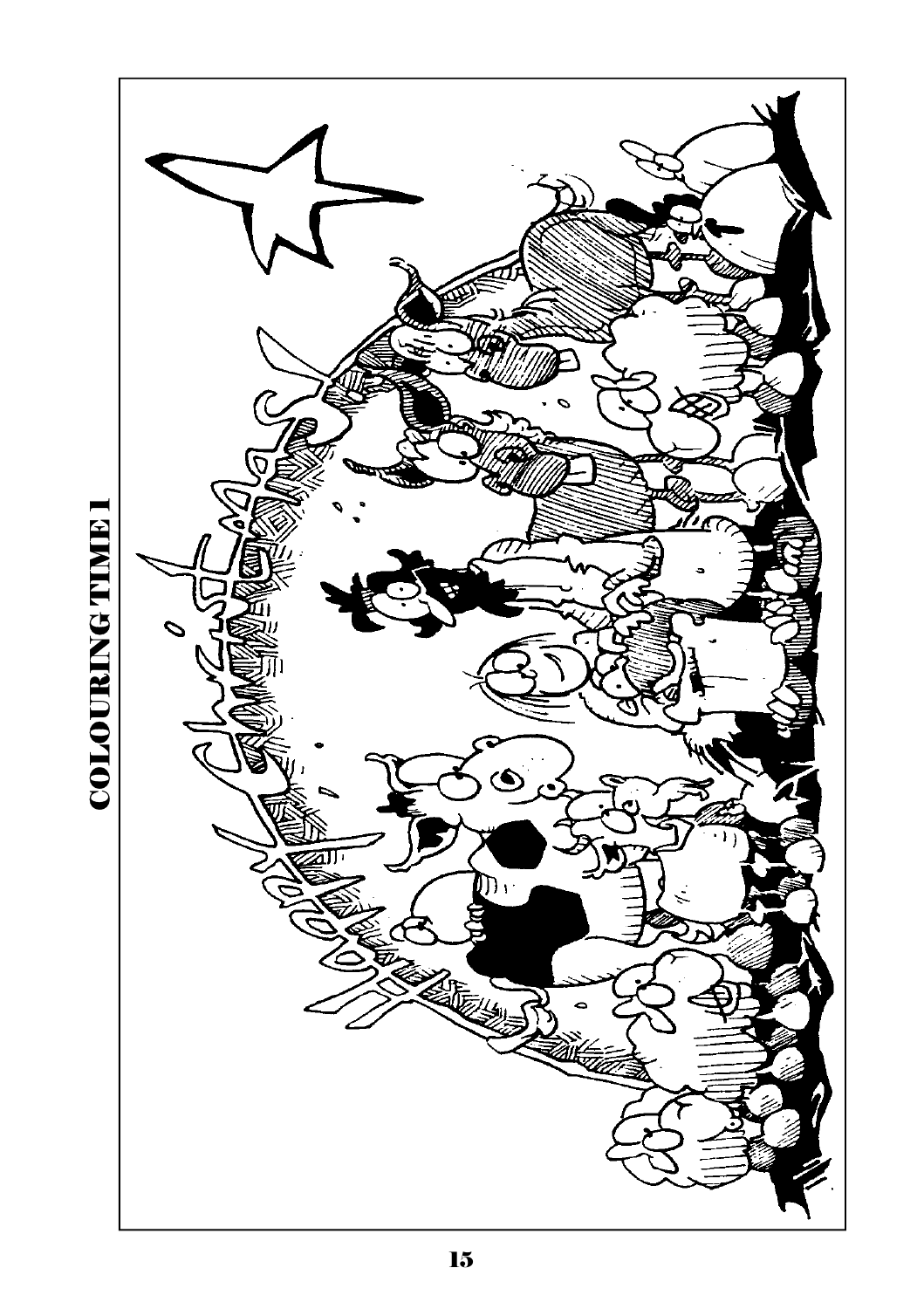# THOUGHT OF THE MONTH - JANUARY 2008



Once more we come to the point in where one year ends and the next one begins. We will be wishing each other a 'Happy New Year', but we cannot expect a year of unqualified happiness. As it's leap year we would have three hundred and sixty-six happy days, one after the other. The French dramatist, Moliere

said, 'Unbroken happiness is a bore: it should have its ups and downs'. We all experience life's ups and downs. They are what makes life interesting and challenging.

So may 2008 have its ups and downs for you - but with more ups than downs! And may God continue to bless you in all that you do for him in your dealings with your fellow beings.

*Bill Cox* 

### FAREWELL TO TWO DEAR FRIENDS

 $< 0 >$ 

We said farewell to two faithfully committed 'Soldiers of Christ' in the last week of November.

Eileen Nicolson, secretary of our local committee for the Woman's World Day of Prayer, died following an operation in Epsom Hospital: she worked tirelessly for numerous local charities and will be sadly missed.

Also the untimely death at 57 of Rob Frost was commemorated in a packed Raynes Park Methodist Church which had folk present forom all over the world. A sad , yet joyous farewell that had us lifting the roof with worship songs! There will be a celebration of Rob's life at Central Hall, Westminster on 12th January 2008, 3-5pm for anyone **interested** 

Derek and Mary Heaton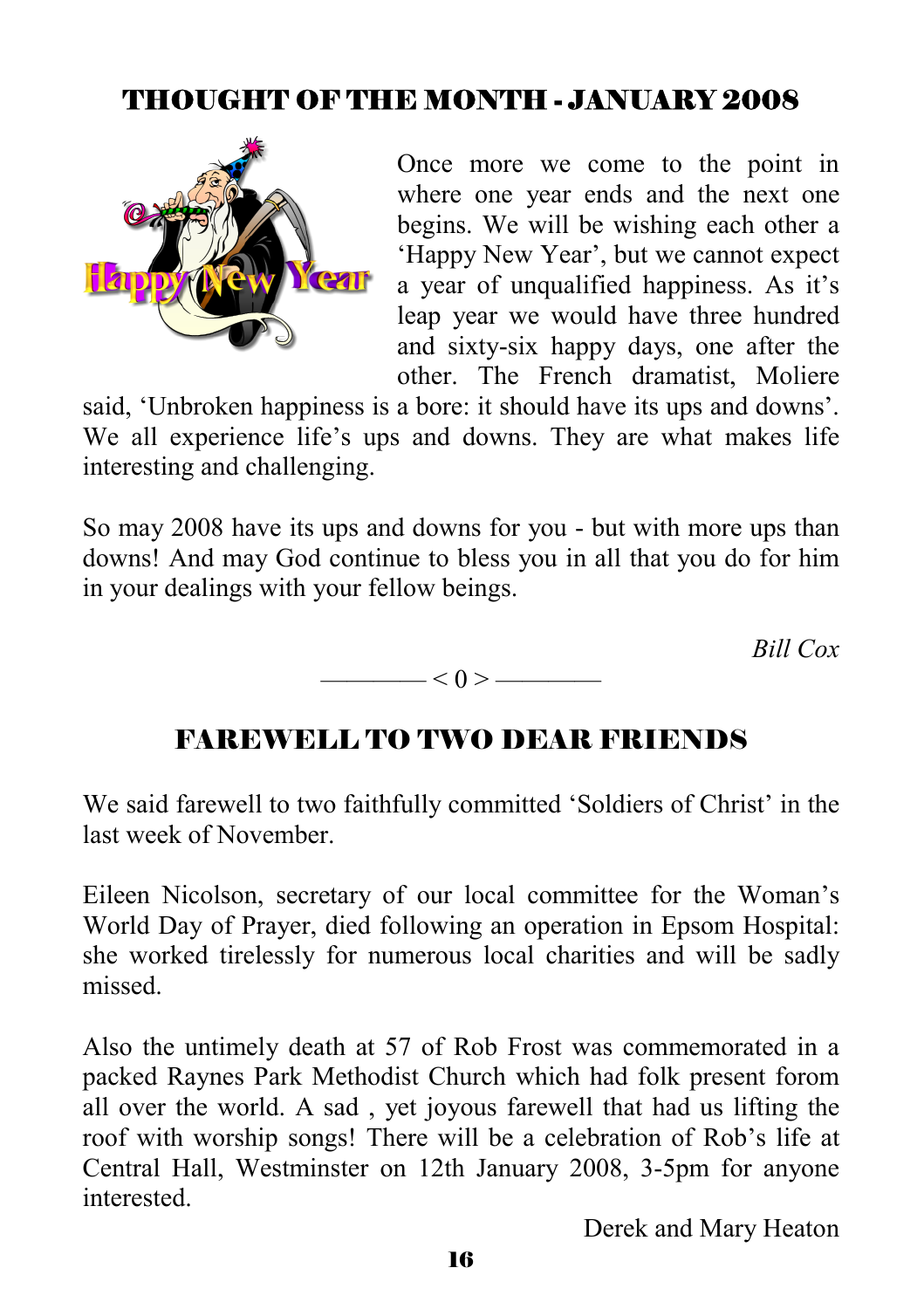### CAROL SINGING



It's that time of the year that we serenade the commuters of Morden. Once again we will be raising money for the National Children's Home and would welcome as many people to come along and join in the singing of carols at Morden Underground Station. We will be meeting at the Station on Monday

17th and Friday 21st December and plan to start singing at 5.00pm and finish about 7.00pm both of these days.

So if you can spare an hour please come and join us, or if you use the station and hear us singing please put a donation in the bucket!

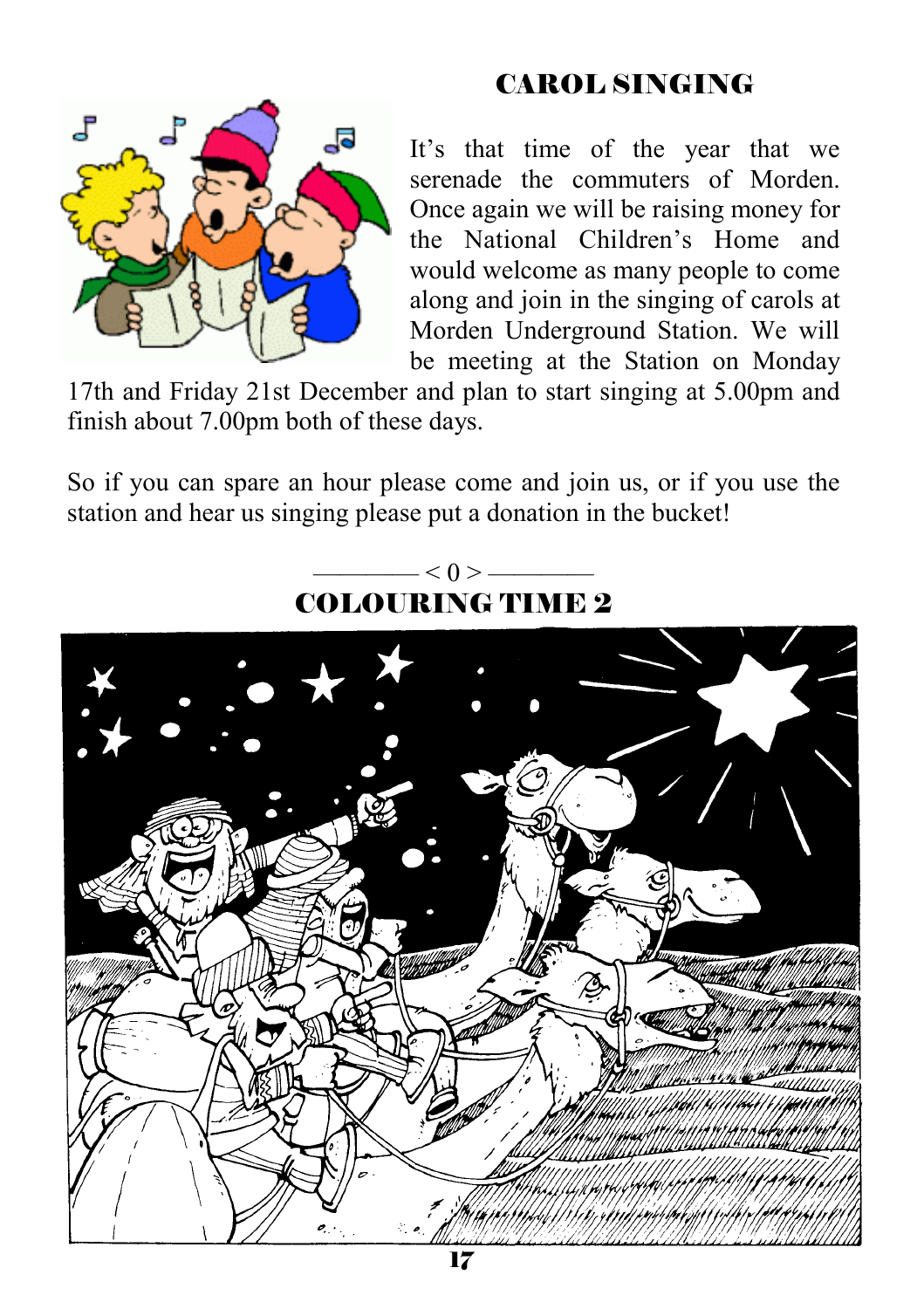# **CHURCH DIARY**

December

| Sun      | 2  | 10.30 am<br>$2.00 - 6.00$ pm | All Age Worship and Parade Service led by<br>Mr David Eagle incorporating Toy and Gift Service<br>Christmas Tree Festival |
|----------|----|------------------------------|---------------------------------------------------------------------------------------------------------------------------|
|          |    | $6.30 \text{ pm}$            | Communion Service led by Rev Charlotte Elvey                                                                              |
| Tue      |    | 4 10-12 noon                 | Coffee and Chat                                                                                                           |
|          |    | $8.00 \text{ pm}$            | Time for Prayer                                                                                                           |
| Weds 5   |    | 7.45 pm                      | Midways Group - Doris's Decorations                                                                                       |
| Thur     | 6  | 8.00pm                       | <b>Church Council Meeting</b>                                                                                             |
| Fri      | 7  | $12.30 \text{ pm}$           | Luncheon Club - Christmas Meal                                                                                            |
| Sun -    | 9  | 10.30 am                     | Communion Service led by Rev John Nyota                                                                                   |
| Tue 11   |    | $10-12$ noon                 | Coffee and Chat                                                                                                           |
|          |    | 7.30 <sub>pm</sub>           | Men's Supper Club Christmas Meal                                                                                          |
|          |    | 8.00 pm                      | Time for Prayer                                                                                                           |
| Sun $16$ |    | 10.30 am                     | Praise Service led by Rev John Nyota                                                                                      |
|          |    | 8.00pm                       | SIGMA presents "TOPSY-TURVY CHRISTMAS"<br>- A Special Christmas production                                                |
| Mon $17$ |    | 5.00 <sub>pm</sub>           | Carol Singing for NCH at Morden Station                                                                                   |
|          |    | Tue 18 10-12 noon            | Coffee and Chat                                                                                                           |
|          |    | $8.00 \text{ pm}$            | Time for Prayer                                                                                                           |
| Weds 19  |    | 7.45 pm                      | Midways Group - Christmas Meal                                                                                            |
| Fri      | 21 | 5.00pm                       | Carol Singing for NCH at Morden Station                                                                                   |
| Sun $23$ |    | 10.30am                      | Carol Service led by Rev Michael Meech                                                                                    |
|          |    | 5.00pm                       | Carols by Candlelight                                                                                                     |
| Mon 24   |    | 5.00pm                       | <b>Christingle Service</b>                                                                                                |
|          |    | 11.30pm                      | Midnight Communion at Wimbledon Church                                                                                    |
| Tues 25  |    | 10.30am                      | Christmas Day Service                                                                                                     |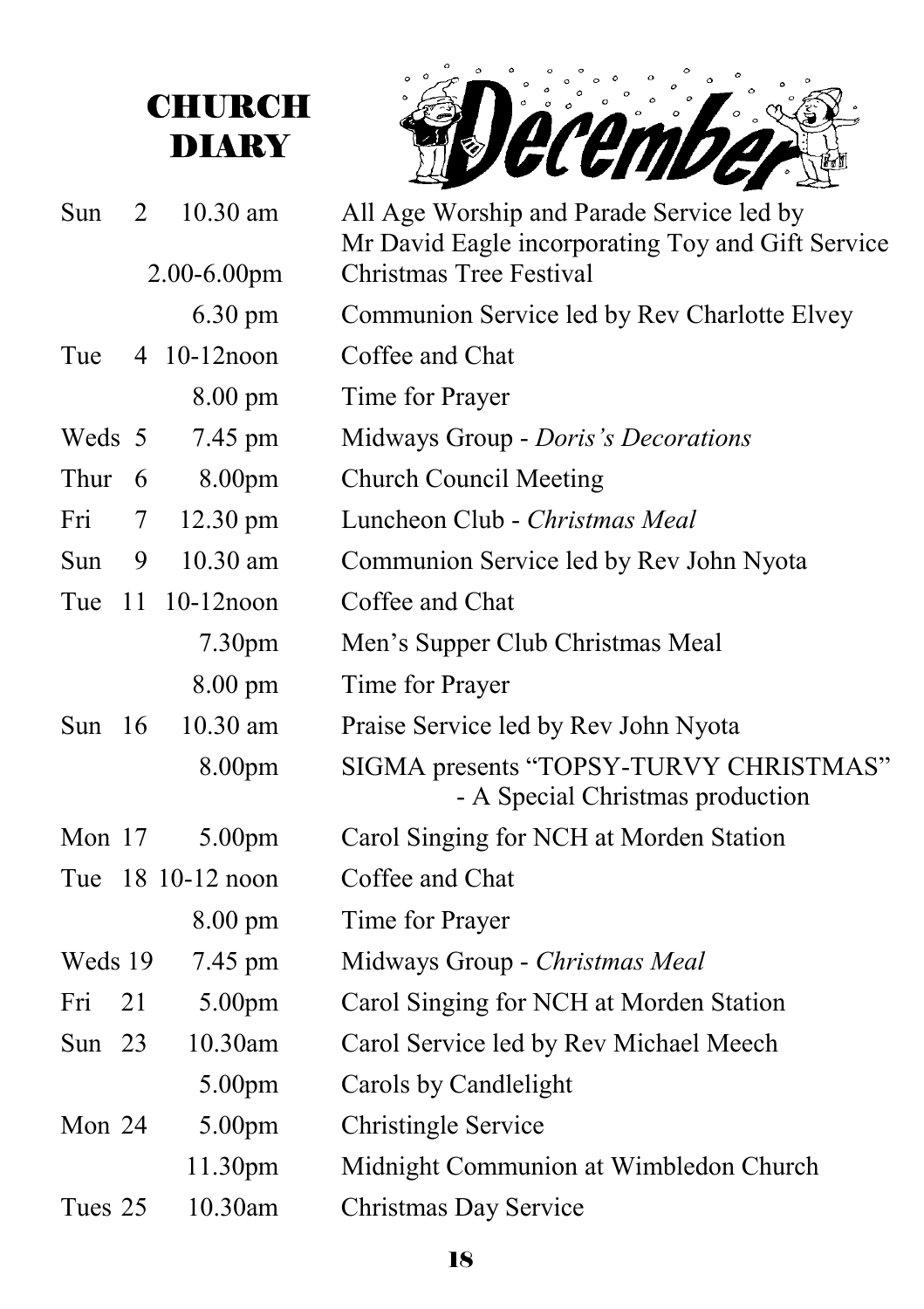# **CHURCH DIARY**

rangan

| Fri      | 4  | $12.30 \text{ pm}$                      | Luncheon Club                                                   |
|----------|----|-----------------------------------------|-----------------------------------------------------------------|
| Sun      | 6  | 10.30 am                                | All Age Worship led by Rev John Nyota                           |
|          |    | $6.30 \text{ pm}$                       | Communion Service led by Rev John Nyota                         |
| Tue      | 8  | $10-12$ noon                            | Coffee and Chat                                                 |
|          |    | $8.00 \text{ pm}$                       | Time for Prayer                                                 |
| Weds 9   |    | $7.00 \text{ pm}$                       | Midways Group - Bill Cox's Reflections                          |
| Sun $13$ |    | 10.30am                                 | Communion Service led by Rev John Nyota                         |
| Tue      |    | 15 10-12 noon                           | Coffee and Chat                                                 |
| Fri      | 18 | $8.00 \text{ pm}$<br>$12.30 \text{ pm}$ | Time for Prayer<br>Luncheon Club                                |
| Sun $20$ |    | 10.30am                                 | Praise Service led by                                           |
|          |    | Tue 22 10-12 noon                       | Tony Loft & Brenda Cannon<br>Coffee and Chat                    |
|          |    | $8.00 \text{ pm}$                       | Time for Prayer                                                 |
| Weds 23  |    | $7.00 \text{ pm}$                       | Midways Group - The Holyland Revisited -<br>Derek & Mary Heaton |
| Sun $27$ |    | 10.30am                                 | Morning Service led by Rev Charlotte Elvey                      |
|          |    | 6.30 <sub>pm</sub>                      | Bible Study led by Dr Arthur Miller                             |
|          |    | Tue 29 10-12 noon                       | Coffee and Chat                                                 |
|          |    | $8.00 \text{ pm}$                       | Time for Prayer                                                 |

*Please refer to the Website (www.martinway.org.uk) or Weekly Notice Sheet for any additional information*